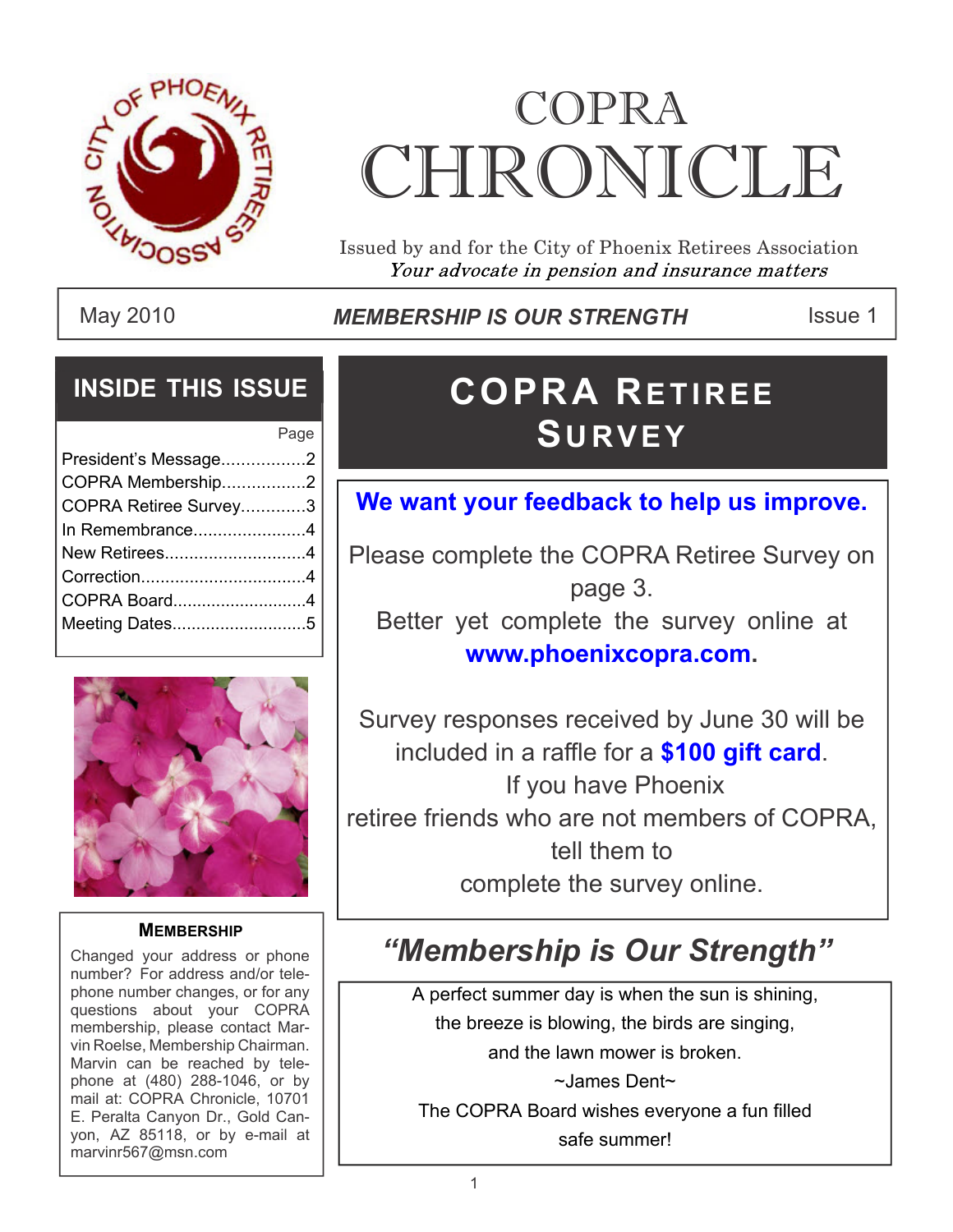## PRESIDENT'S MESSAGE



I cannot believe we are now wrapping up our Chronicle for the summer recess. Your next Chronicle will be in September and hopefully all of you will enjoy the summer break. Everyone on the COPRA Board has continued to work hard providing their best efforts representing all of you on important issues with Pensions and Health and Benefits and that will continue through the summer even though we are on recess with the Chronicle. Recognizing that effort, the Board decided last month to reach out further to all of you, our members, and try to see what is of importance to you regarding COPRA and the work we do. We have done that in the past to better understand issues you may have. You will find a survey in this month's Chronicle that is

short but very important to us in getting your input on issues of concern and areas that we need to look at for the future.

Please fill out this brief survey and let us know what you think. The Survey Team has tried to make this process simple and straight forward since it is important that we hear from as many of you as possible. Be sure to send in your survey response by the end of June so you can be included in the \$100 gift card raffle. Remember you can mail in your response or respond online at www.phoenixcopra.com. The result of the survey and raffle will be available on our website in July and in the September Chronicle.

Sharing that with you, another very important meeting in our Annual Meeting Series will be happening this month dealing with Health and Benefits. Laura Ross (our COPRA Vice President and representative on the Health Care Task Force) has been working very hard with the City putting together a program that should be very informative for us all. A specific issue that can have an affect on retirees is the upcoming changes to the Federal Health Insurance Program that President Obama signed into law last month. The Personnel Department representatives will be providing additional clarity on this law while recognizing that it is a work in progress by the Federal Government. Obviously this is but one element of the Health Benefits Program that the City offers, so you can expect a great deal of information at this May meeting.

If we do not see you at this meeting, I trust you will have a great summer and be safe and stay well. We look forward to seeing you in fall at the October 7 meeting with the new City Manager, David Cavazos, regarding the State of the City. Please mark that date on your calendar as it will be a wonderful opportunity to hear from the City Manager.

Thank you and see you soon . . . . Jack

#### COPRA MEMBERSHIP

APRIL 2010 - 2526 APRIL 2009 - 2514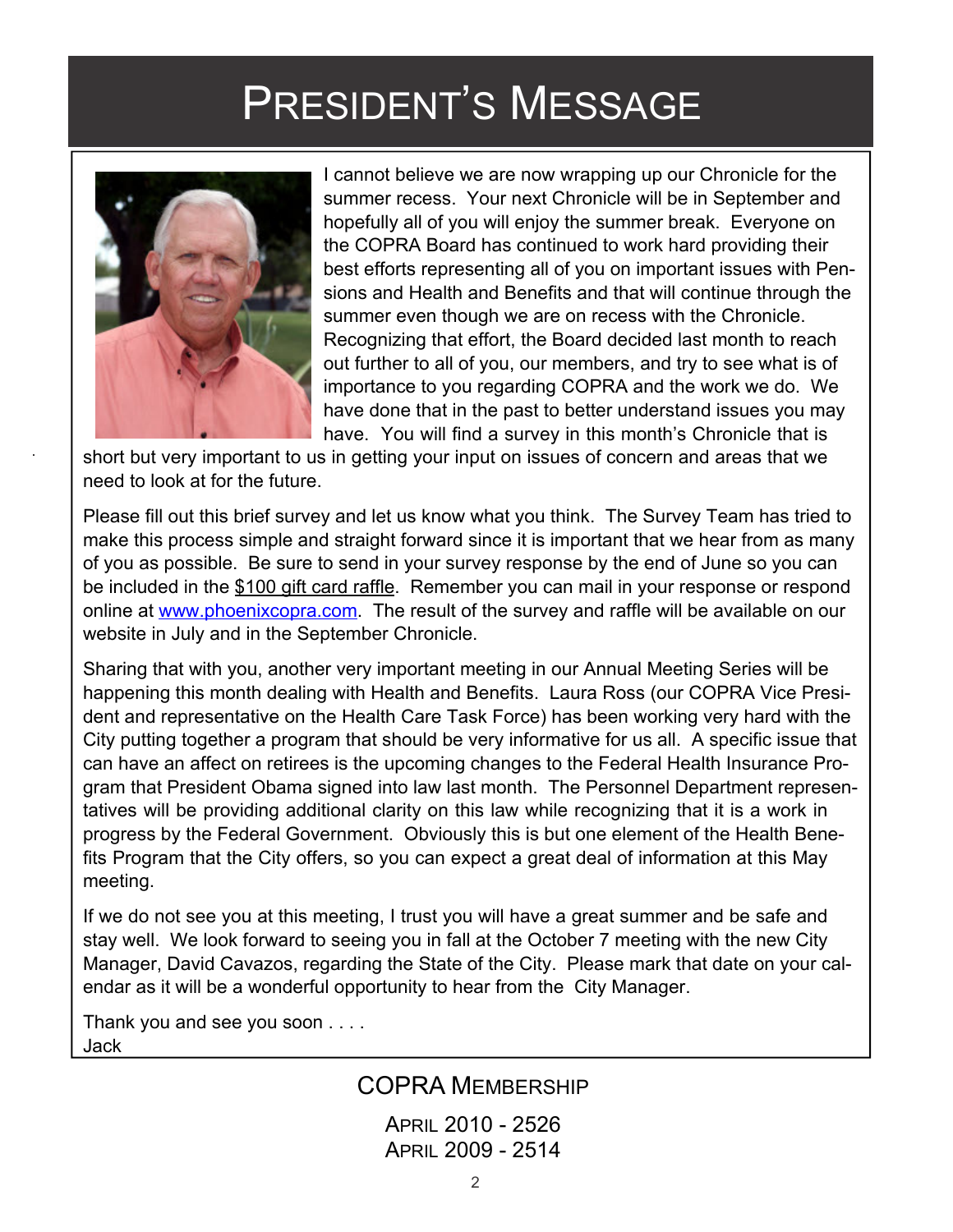| <b>COPRA RETIREE SURVEY</b><br><b>MAY 2010</b>                                                                                                                                                                                                                                                                                                                                                                     |  |  |  |
|--------------------------------------------------------------------------------------------------------------------------------------------------------------------------------------------------------------------------------------------------------------------------------------------------------------------------------------------------------------------------------------------------------------------|--|--|--|
| COPRA periodically surveys retirees to learn how we can improve. The last survey was done in 2002.<br>Please complete this survey online at www.phoenixcopra.com or send this completed form to<br>COPRA Survey, 191 N La Arboleta Ct, Gilbert, AZ 85234. Please send us your response by June 30.<br>2010 in order to be included in a \$100 gift card raffle. The winner will be announced and notified in July. |  |  |  |
|                                                                                                                                                                                                                                                                                                                                                                                                                    |  |  |  |
|                                                                                                                                                                                                                                                                                                                                                                                                                    |  |  |  |
| 3. Would you like to share your email address with other retirees in a secure area?                                                                                                                                                                                                                                                                                                                                |  |  |  |
| — Yes<br>No                                                                                                                                                                                                                                                                                                                                                                                                        |  |  |  |
| 4. Number of years retired: _______ less than 5 ______ 5 to 10 years _____ more than 10 years                                                                                                                                                                                                                                                                                                                      |  |  |  |
| 5. COPRA supports our nation's efforts to GO GREEN. If you have access to the internet may we send<br>you the Chronicle by email? If not, please share with us why.                                                                                                                                                                                                                                                |  |  |  |
| I currently receive the Chronicle by email<br>Yes, please start sending me the Chronicle by email                                                                                                                                                                                                                                                                                                                  |  |  |  |
| 6. COPRA conducts annual meetings on your retirement fund and your retiree health insurance program.<br>Do you attend?                                                                                                                                                                                                                                                                                             |  |  |  |
| $\equiv$ Yes                                                                                                                                                                                                                                                                                                                                                                                                       |  |  |  |
| 7. What improvements would you suggest for the Chronicle (i.e., content, layout, frequency)?                                                                                                                                                                                                                                                                                                                       |  |  |  |
|                                                                                                                                                                                                                                                                                                                                                                                                                    |  |  |  |
| 8. These are difficult economic times for many retirees. COPRA is considering a social event, an evening<br>dinner with music, in Spring 2011 that would raise funds to support senior services, for example, Hos-<br>pice of the Valley. Do you think you would attend such an event?                                                                                                                             |  |  |  |
| $\_$ Yes<br>$\overline{\phantom{a}}$ No                                                                                                                                                                                                                                                                                                                                                                            |  |  |  |
|                                                                                                                                                                                                                                                                                                                                                                                                                    |  |  |  |
|                                                                                                                                                                                                                                                                                                                                                                                                                    |  |  |  |
| 9. Are there other issues or events you would like to see COPRA address? Or if you are not a member<br>would you share with us why?                                                                                                                                                                                                                                                                                |  |  |  |
|                                                                                                                                                                                                                                                                                                                                                                                                                    |  |  |  |
|                                                                                                                                                                                                                                                                                                                                                                                                                    |  |  |  |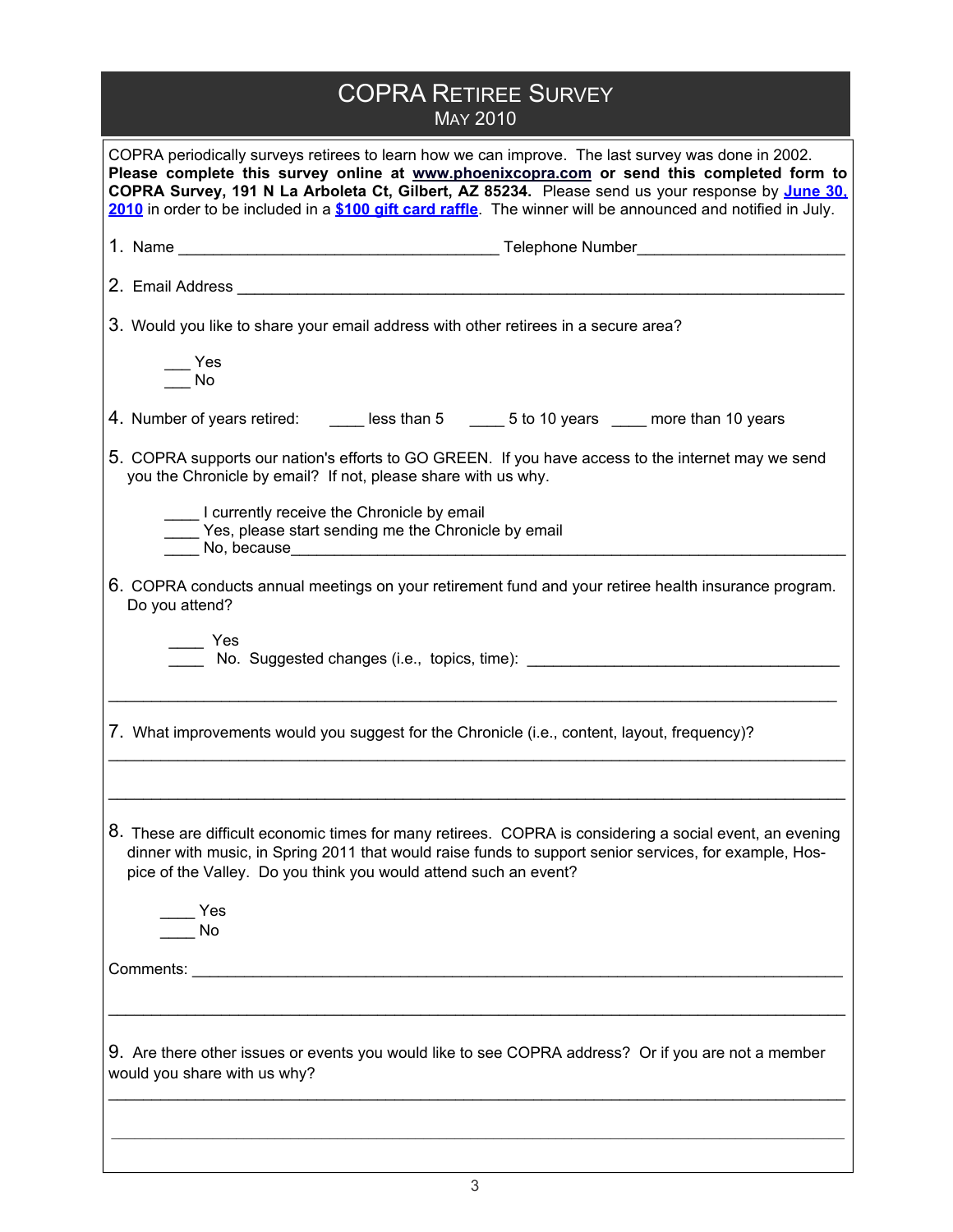Fold along line

1st Class Postage Required

COPRA Survey 191 N La Arboleta Ct Gilbert, AZ 85234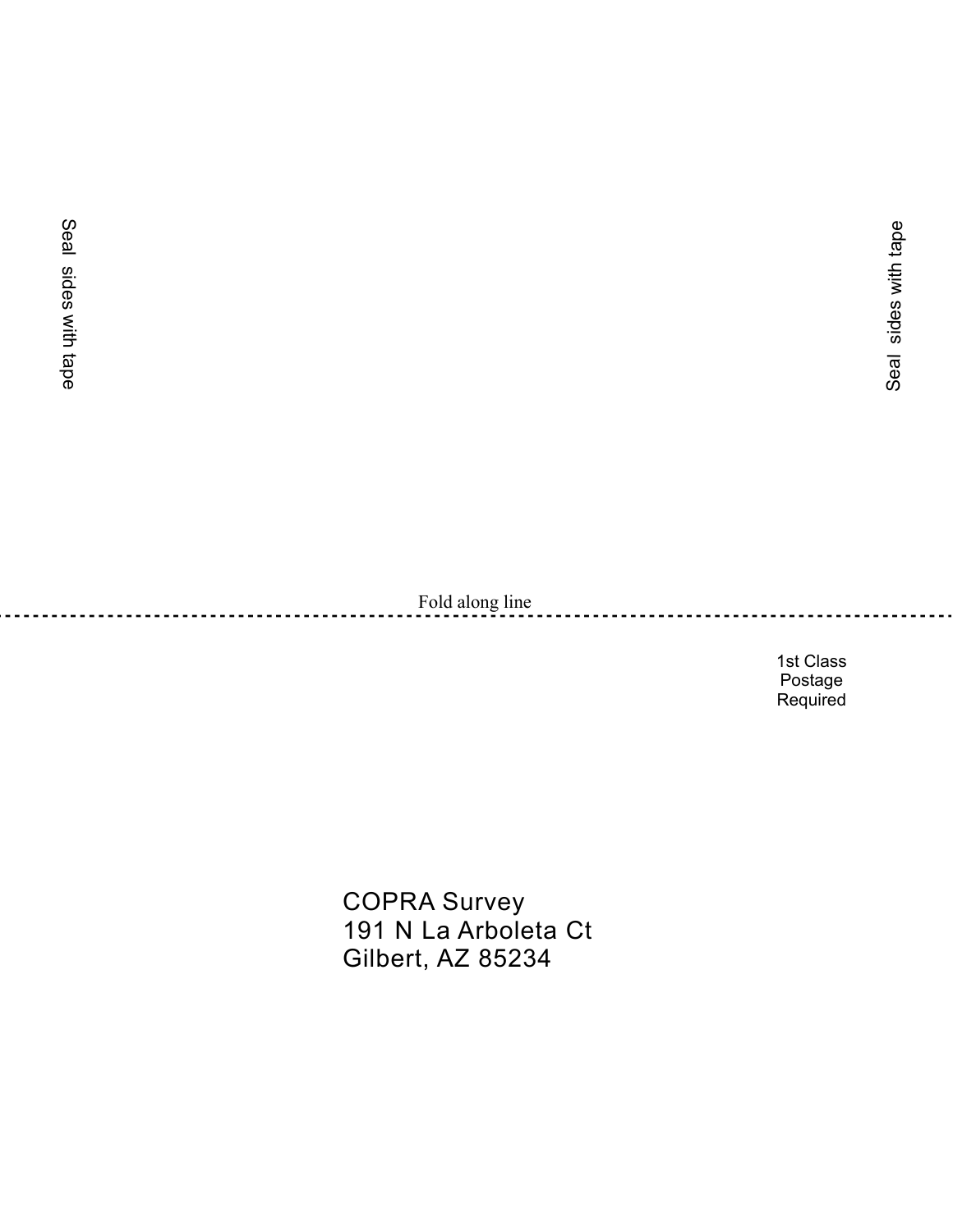In Remembrance

Angela Panzarella 03/11/10 Raymond Suwalski 03/25/10 John Mikulka 03/25/10 Clark Williams 03/29/10 Margaret Wells 04/02/10 Survivor Aiko Moriuchi 04/03/10 Paul Chinchurak 04/06/10<br>Wava Tomkins 04/08/10 Donna Planeta 04/09/10 Phillip Coffman 04/10/10<br>Richard C Bagwell 04/12/10 Richard C Bagwell Bernard Hunt 04/18/10 Vera Ames 04/27/10 Survivor

04/08/10 Survivor

#### HEALTH AND COMPASSION

We care about our members and their families. If someone in your family is ill, whether at home or in a care facility, or if a loved one has passed away, please call Mary Dysinger-Franklin at (602) 705-8822.

#### NEW RETIREES

**January 2010 Retirees** Robin Baysinger

**February 2010 Retirees** James Baur Daniel Cantu Robert Cordova May Herndon Lynda Howell Robert Lacher David Laird James Leo Mary Lucking Rebecca Martinez Angel Morales Richard Moreno Ronald Morice Larry Peterson Irvin Pinon Jim Racca William Ruehle

**CORRECTION** 

The fund balance in the April Chronicle article (My Life on the COPERs Board) as of February 28th, 2010 was incorrectly stated as \$1,572,339. The correct amount is \$1.5 billion.

#### **2010 COPRA BOARD**

| President:                                    |                       |                                       |  |  |
|-----------------------------------------------|-----------------------|---------------------------------------|--|--|
|                                               |                       |                                       |  |  |
| <b>Vice President:</b>                        |                       |                                       |  |  |
|                                               |                       | E-mail jross50@gmail.com              |  |  |
| Treasurer:                                    |                       |                                       |  |  |
|                                               |                       | E-mail gwgross1@cox.net               |  |  |
| Secretary:                                    |                       | Barbara Kellogg (623) 322-5227        |  |  |
|                                               |                       | E-mail avidgolfer@aol.com             |  |  |
| <b>Board Members:</b>                         |                       |                                       |  |  |
|                                               |                       | E-mailrl-squared@hotmail.com          |  |  |
|                                               |                       |                                       |  |  |
|                                               |                       | E-mail tamiyourjewelerylady@gmail.com |  |  |
|                                               |                       | Jim Flanagan (480) 497-8317           |  |  |
|                                               |                       | E-mail jamesaflanagan@gmail.com       |  |  |
|                                               |                       |                                       |  |  |
|                                               |                       | E-mailsstites@cox.net                 |  |  |
|                                               |                       | Karen Clifford-Anderson(623) 772-7472 |  |  |
|                                               |                       | E-mailkcliffander@yahoo.com           |  |  |
|                                               | <b>Kerry Wangberg</b> |                                       |  |  |
|                                               |                       |                                       |  |  |
| Benefits Committee Chair & Health Task Force: |                       |                                       |  |  |
|                                               |                       |                                       |  |  |
| Retirement Board Rep:                         |                       |                                       |  |  |
|                                               |                       |                                       |  |  |
|                                               |                       | E-mailrbladine@cox.net                |  |  |
| Member Support and Social Chair:              |                       |                                       |  |  |
|                                               |                       | Rosemary Stefaniak(480) 899-4130      |  |  |
|                                               |                       | E-mailrcstefaniak@gmail.com           |  |  |
| Membership Chair:                             |                       | Marvin Roelse (480) 288-1046          |  |  |
|                                               |                       | E-mailmarvinr567@msn.com              |  |  |
| <b>Chronicle Editor:</b>                      |                       | Mary Dysinger-Franklin (602) 705-8822 |  |  |
|                                               |                       | E-mailcopranewsletter@gmail.com       |  |  |
| Past President:                               |                       | John Burke (ex officio)(928) 427-9461 |  |  |
|                                               |                       |                                       |  |  |
|                                               |                       |                                       |  |  |
|                                               |                       |                                       |  |  |
|                                               |                       |                                       |  |  |
|                                               |                       |                                       |  |  |
|                                               |                       |                                       |  |  |

#### **Chronicle Article Deadline**

COPMEA............................................................................ ..........(602) 262-6857

Please be advised that the deadline for submitting articles for the Chronicle is the **20th day of the month** before you want the article to appear. Any member may submit material for publication, but the Editor determines what will appear in the final copy based on suitability and available space.

This is your Chronicle. Help us by submitting articles of general interest. Tell us about yourself, your family, a trip you've taken or an interesting hobby you have. Suggestions are always welcomed.

E-mail to: COPRAnewsletter@gmail.com Or mail to: Mary Dysinger-Franklin 6208 E. Desert Cove Ave Scottsdale, AZ 85254

#### **Disclaimer**

Acceptance of advertisements or articles in the COPRA Chronicle does not constitute an endorsement by COPRA of goods or services.